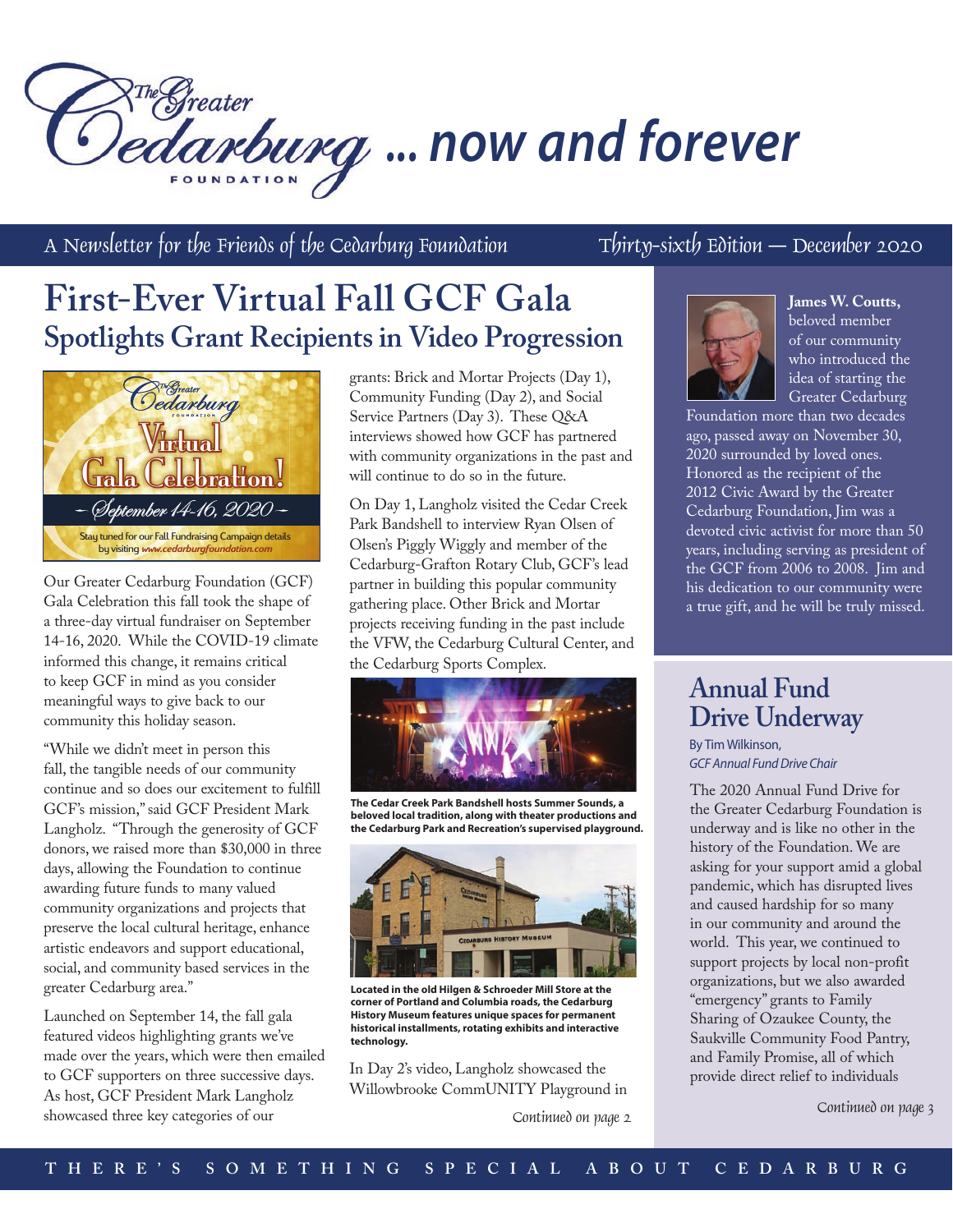### **Ozaukee Nonprofit Center offers collaborative space**



For more than 28 years, Ozaukee Nonprofit Center\*

has strengthened connections among local nonprofit organizations by offering a bright space to connect and collaborate, along with much-needed services and support, all while focusing on the human service needs of our greater community.

"Our goal is to create an environment that fosters synergy and joint action with likeminded groups to help community members grow, succeed, and improve well-being," says ONC Executive Director Carissa Barnes.

"According to ALICE research and data, the average rate of poverty in Ozaukee County is 25 percent," Barnes continued. "Despite appearing affluent, poverty and the need for social and human services is pressing in Ozaukee County."

The need for services provided by ONC's agency partners is steadily increasing. Without the reduced overhead costs afforded to the partner agencies by ONC, some organizations may not be able to exist, while others may be limited in the quality

and quantity of service due to operating cost constraints.

Originally, ONC came to GCF with a grant request to replace the aging carpet in its facility, located at Badger Circle in Grafton. The goal: to bring new life and create a professional workspace for local agencies and the public to enjoy. Just months after receiving the funds, ONC was offered the opportunity to purchase a new 42,000-squarefoot building at Dakota Drive, just one mile away from its original facility.

"With ONC's current partner agencies outgrowing their existing spaces and bursting at the seams, the new additional space will help meet and address our nonprofits' demands for the future," Barnes explained.

The new building offers modernized conference rooms, storage space, and a contemporary event hall to support local agencies' day-to-day activities and missioncritical initiatives. With the move and transition to the new building, the grant funds were reallocated to support the carpet replacement project at the new facility.



**(L-R) Carissa Barnes, ONC Executive Director, Julie Pahnke, ONC Board Member, and Robin Hammetter, ONC Admin & Event Support Specialist.**

"The new carpet and building, still yet to be revealed to the public, will offer a welcoming and professional environment for organizations that meet critical needs in our community," concluded Barnes. "We are very grateful to the Greater Cedarburg Foundation."

\* *formerly the Family Enrichment Center of Ozaukee County* 

### **First-Ever Virtual Fall GCF Gala (from pg. 1)**

his interview with volunteer Melissa Bitter to bring attention to Community Projects. Past recipients include the Cedarburg Robotics team, Cedarburg Historical Society, and the Cedarburg Music Festival's Summer Sounds.

On Day 3, Social Service Agencies took the stage as Langholz interviewed Julie Hoover, Executive Director of Family Sharing of Ozaukee County. Social Service Agencies receiving GCF funds through the years include Advocates of Ozaukee County, Big Brothers Big Sisters, and Mel's Charities.

The GCF Board offers sincere thanks to our Virtual Gala sponsors: Answerport, Port Washington State Bank, Levy & Levy, Master Printwear, and Olsen's Piggly Wiggly. If you would like to make a contribution, visit our website at www.CedarburgFoundation. org. During these unusual times, GCF has the opportunity to support our community more than ever. Your support is essential. We are enormously grateful for the continued support of the greater Cedarburg community.

*Since 2001, the Foundation has awarded grants totaling more than \$1.6 million to many valued community organizations and projects that preserve the local cultural heritage, enhance artistic endeavors and support educational, social and community-based services in the greater Cedarburg area.* 

*To donate, visit www.CedarburgFoundation.org*



**Located in the heart of our historic downtown, the Cedarburg Cultural Center has been the cultural hub of our community for more than 30 years, providing access to and participation in the visual and performing arts, the humanities and local heritage.**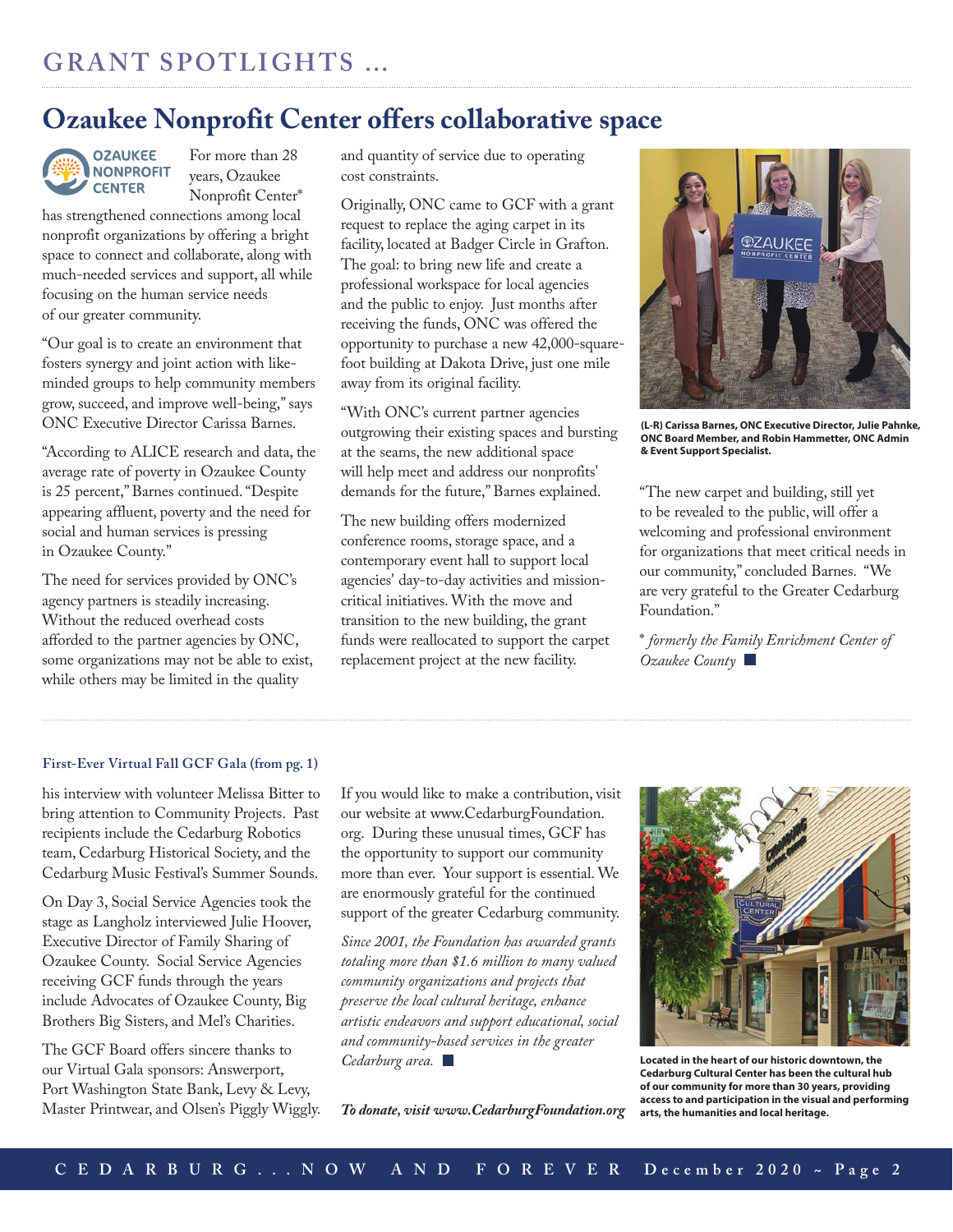### **Saukville Food Pantry offers more fruits, vegetables and hope**

"Fresh Food, Fresh Hope for Families" is the motto of the Saukville Food Pantry, which provides wholesome quality food to Ozaukee County patrons and, in turn, makes it easier for them to spend the dollars they have.

"The vast majority of our patrons live below the poverty line," said Executive Director Mark Gierach, "so the ability to purchase good wholesome food is not always within reach and budgets are tighter now more than ever."

With funds received from GCF, the pantry expanded its capacity to receive and provide more fresh fruits and vegetables – the foods that are often most expensive, yet make a huge impact on good health. In addition, the pantry purchased and will expand its hydroponic garden to grow fresh produce inside all year long.



**One of the Mobile Pantries, run once a month from April through October at Grady Park in Saukville, serves more than 100 families in a two-hour period.**

"We are very grateful for this grant – especially in this current COVID-19 environment," continued Gierach. "Before, we were serving from 200 to 225 families a month, but since May, our numbers have steadily risen to 501 families served in October. I do not envision this number decreasing for at least a year. Many of our families talk about the loss of a full-time job, or a part-time job needed to pay for groceries. Others have had their work hours cut and now find themselves making hard decisions about which bills get paid."

Grants are critical to all food pantries right now, Gierach explained, since many fundraising events have been postponed and food costs have increased.

"Seven years ago, we began offering a backto-school fair to furnish school supplies, backpacks and shoes to hundreds of children in Ozaukee County," said Gierach, "so they could begin the school year with all the tools needed to succeed in that school year. We also continued offering special holiday meal boxes at Thanksgiving, Christmas and Easter."

"Moving forward," Gierach concludes, "we will continue to build on strong connections within our community to ensure that no one goes hungry – or needs to choose between eating and meeting monthly expenses."



**Shelves of food offer good wholesome food for those whose budgets are currently stretched thin.**

*On Tuesdays, patrons can check out "Produce and Bakery Day" at the Pantry. With an appointment, Ozaukee residents may pick up produce, bakery, and assorted frozen foods for their families. This is an EXTRA pickup and does not count as a family's monthly visit. According to the website, "We have generous grocers in this county – please come put their generosity to good use."* 

### **Annual Fund Drive Underway (from pg. 1)**

and families suffering from the economic impacts of the pandemic.

We sincerely hope that 2021 will be a more "normal" year for GCF and for the residents of Greater Cedarburg. Regardless of what next year may bring, GCF remains committed to continuing to support projects carried out by non-profit organizations which help preserve the cultural heritage and quality of life in the Greater Cedarburg area.

Please consider donating to the Greater Cedarburg Foundation to help us carry out this mission. We appreciate donations of any size.

For further information on the Foundation's mission or Annual Fund Drive, call 262-377-7338 or visit CedarburgFoundation.org.

*Want to keep the legacy alive? Consider joining a committed group of people who are*  *part of the GCF's Legacy Society. If you are already a member of the Legacy Society, please consider donating toward your commitment. Thanks to the generosity of GCF Board member and accomplished artist Robb Helf, any Legacy Society members who contribute at least \$1,000 toward their pledge will receive a print of their choice of Robb's paintings depicting beloved Cedarburg scenes. For more information, go to http://cedarburgfoundation. org/gcf-legacy-society.*